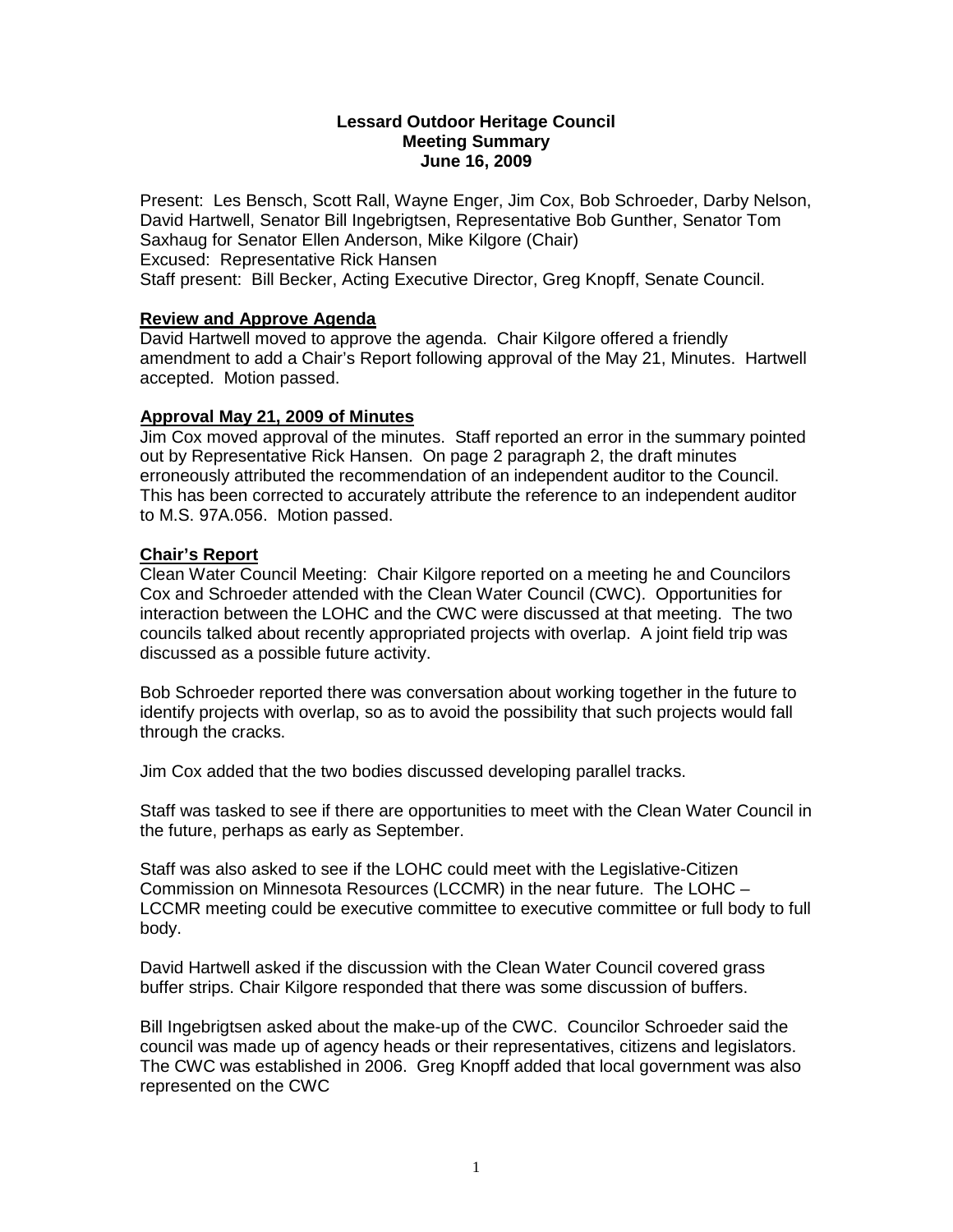Jim Cox asked if there were any hunting or fishing groups on the CWC. Greg Knopff said there were not.

Temporary Designee for Senator Anderson: Chair Kilgore welcomed Senator Tom Saxhaug, representing Senator Ellen Anderson, under the provisions of M.S. 2009, Section 97A.056, Subdivision 2(d), providing the authority for the chair of the Senate and House environmental finance bodies to designate a person to fulfill their duties.

Election of Officers: Chair Kilgore announced that new officers would be elected at the July meeting. Terms of office will be one year, after which all subsequent terms will be two years.

## **Personnel Update**

Bob Schroeder announced the Council has to permanently fill the Executive Director position. The Legislative Coordinating Committee (LCC) has approved posting the position. Following LCC procedures the LCC will establish a screening committee to select candidates from among applicants. Candidates will be interviewed by four members of the Council who will select a single candidate to recommend to the Council for the position of Executive Director.

David Hartwell asked about the process to follow to select the selection committee. Greg Knopff suggested the LCC might be best to select L-SOHC members to sit on an interview committee. David Hartwell asked that the process be so arranged so as to allow private interviews for a recommendation to the Council. The Council will publicly ratify the recommendation.

# **Administrative Budget Update**

Staff reviewed the proposed fiscal year 2010 budget and asked Council members if they had any advice for LCC, which is the recipient of the appropriation for LOHC administration. Bob Schroeder pointed out that the budget includes money for facilitators for the LOHC process. Councilor Cox asked about the duties of the project analyst. Bill Becker replied that the position is the primary content assistant to the Executive Director. Bob Schroeder said that an interagency agreement between LCC and DNR is being worked on, to continue DNR services in the initial weeks of FY 10. When the interagency agreement is finalized a line needs to be added to the budget. Bob Schroeder added that the new Executive Director may change the budget. Chair Kilgore asked that the suggested budget be submitted to the LCC by staff, by letter.

#### **Approve Accomplishment Plans for 2009 Appropriations**

Staff explained that the Council uses the accomplishment plans as the major tool to see that its recommendations, as appropriated, achieve the results envisioned. It is a key document for transparency and accountability. The accomplishment plan will fulfill much of the reporting called for in House File 1231.

Chair Kilgore asked members to identify any accomplishment plan they had questions or concerns about, and the council would discuss those. David Hartwell asked about the missing Emerald Ash Borer accomplishment plan. Jim Cox asked about the missing Waterfowl Production Area Acquisition accomplishment plan. Bill Becker said the Emerald Ash Borer and Waterfowl Production Area Acquisition accomplishment plans would be taken up at a future meeting once proposed accomplishment plans have been received.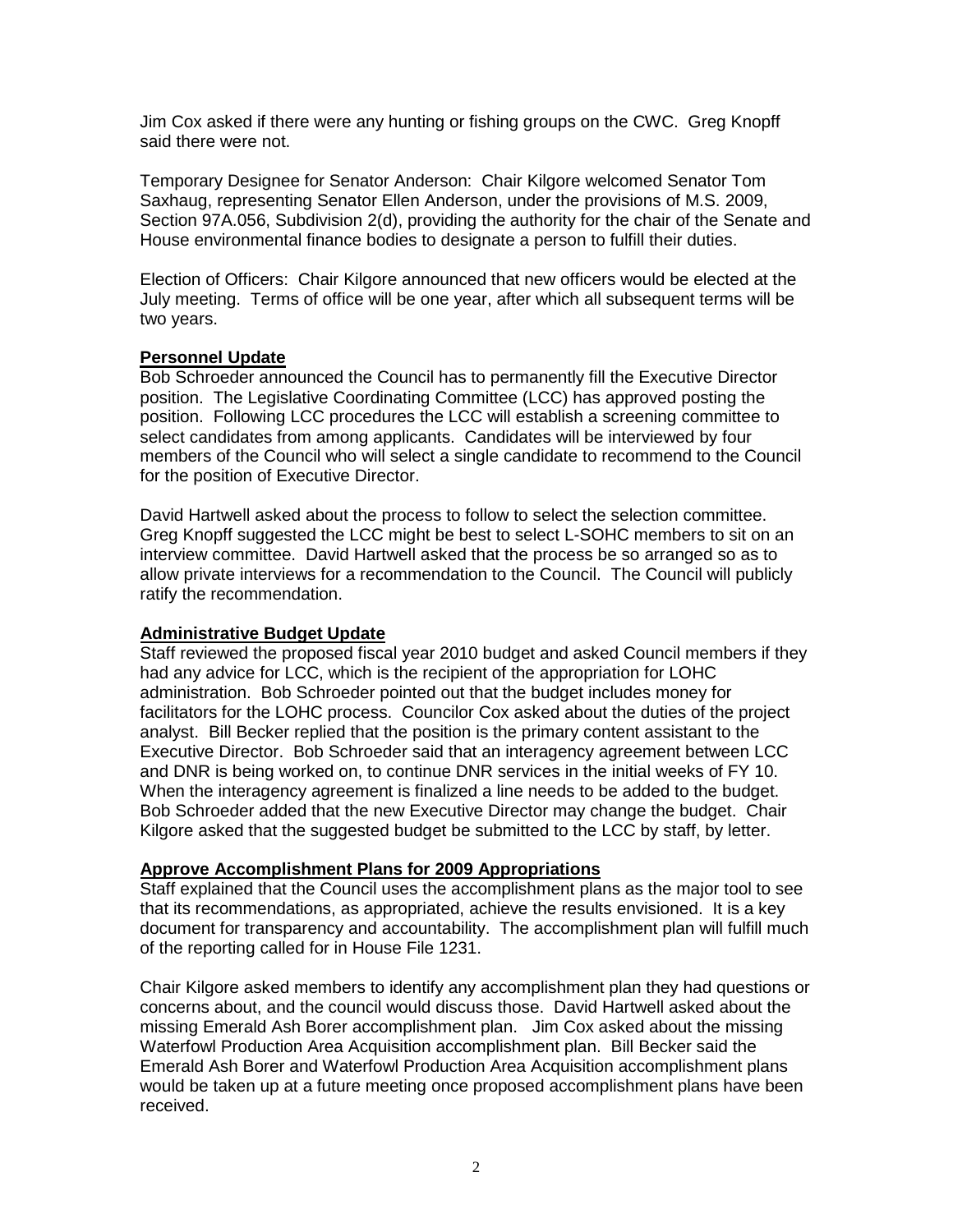Bob Schroeder asked that a letter memorializing the approved accomplishment plans be sent to the program managers, appropriate commissioners, including the Commissioner of Finance.

Council and staff discussed cash flow and provisions to accommodate cash needs.

Council members set aside the following accomplishment plans for further discussion: Rum River - Cedar Creek Initiative Green Corridor Legacy Program Cold Water River and Stream Restoration, Protection and Enhancement Fountain Lake Fish Barriers Accelerated Wildlife Management Area Acquisition Accelerated Shallow Lake Restorations and Enhancements

Rum River Cedar Creek Acquisition: Les Bensch questioned the value of the project due to price per acre and the potential for neighboring development to limit hunting in the future. Greg Knopff pointed out that the 500-foot limit of discharge does not apply to public land and that the Minnesota Constitution requires the land be open to taking of fish and game during the open season. It was pointed out that this appropriation was passed by the legislature and signed into law by the Governor and the Council has no authority to re-evaluate it. The Council's authority is to make certain the Accomplishment Plan implements the law. Wayne Enger moved to approve the accomplishment plan as written. Motion passed.

Green Corridor Legacy: Bob Schroeder questioned the administrative costs for two acquisitions. Schroeder requested more specificity on the use of the funds. Brad Cobb testified that the questions about administrative expenses for contracts and personnel had been addressed in an earlier e-mail. Cobb also noted that there was a conference call identifying that up to 5% of the appropriation could be used for administration and only direct costs could be reimbursed. Chair Kilgore asked about the status of the appraisals on the two parcels. He then questioned the amount of administrative time dedicated to two acquisitions. Cobb explained that the Southwest Initiative Foundation costs included oversight of the grant and the purchases, administration of staff for the grant, and independent audit of the project. Bob Schroeder asked that we do a little homework on the project. The Chair asked staff to get a benchmark cost estimate for administration of two land purchases that are at similar stages of the acquisition process. David Hartwell moved to lay the accomplishment plan on the table. Schroeder asked Cobb if laying the accomplishment plan on the table would cause irreparable harm. Cobb testified no. The project accomplishment plan was laid over for future consideration.

Cold Water Fisheries Restoration: Bob Schroeder questioned the pump and pipe expenditure in the Lawndale projects. Staff laid out the question before the Council, "that the pump was not a direct restoration but necessary to stop the neighboring land owner from appropriating from the stream, and therefore enabling the restoration to go forward." Chair Kilgore suggested the pump and pipe be taken from the leverage funds provided by Trout Unlimited. Councilor Enger pointed out that appropriations permits are permissive and may be canceled at any time by the state. Staff suggested the following amendment to the accomplishment plan on page 81. To the second to the last sentence in the detail for Lawndale, amend the sentence ending in "via a well pump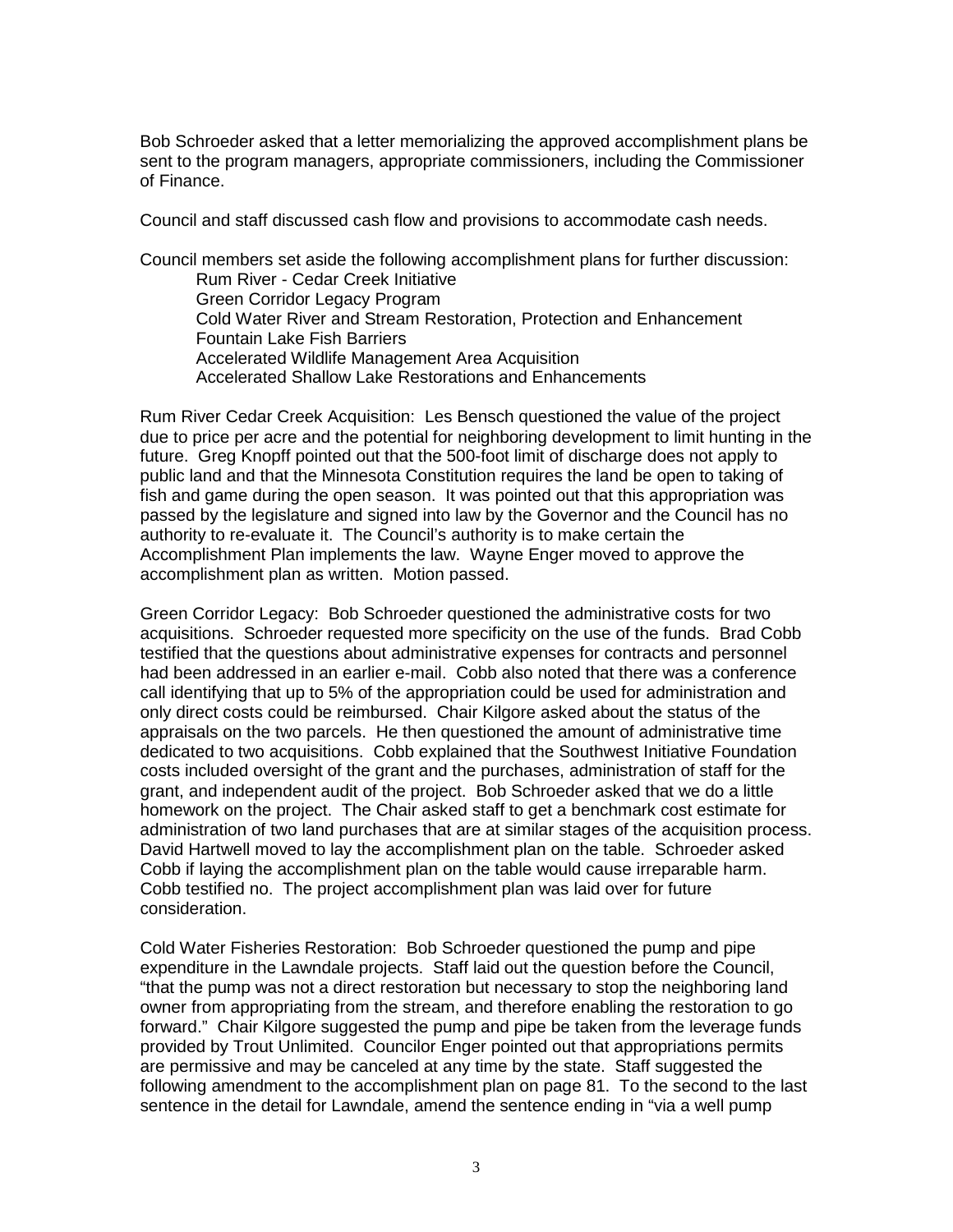upgrade and pipe" by adding the phrase "…, using leverage funds." Wayne Enger moved to approve the accomplishment plan as amended above. Motion passed. Trout Unlimited was asked to come back to the Council if this change is a problem.

Fountain Lake Project: Bob Schroeder pointed out that the accomplishment plan appeared to include fish stocking, which he opined as probably unconstitutional. Bill Becker noted that the appropriation is, by law, only for the fish barriers and that the money can only be used on fish barriers and costs direct to installation of fish barriers. Staff suggested the accomplishment plan be amended to eliminate all reference to stocking.

Councilor Schroeder noted that the feasibility study noted in the accomplishments had already been done and this money was not for a feasibility study. Chair Kilgore asked that all reference to feasibility studies be removed on page105. David Hartwell moved to approve the accomplishment plan as amended above. Motion passed.

Accelerated Wildlife Management Area Acquisition: David Hartwell questioned the year 2010 (\$55,000) and 2011 (\$20,000) budget items. Dave Schad, Director of Fish and Wildlife testified that these costs were for professional services and are quite low. He said typically these costs run 5%. David Hartwell moved approval of the accomplishment plan. Motion passed.

Accelerated Shallow Lake Enhancement: David Hartwell asked about the personnel budget item on page 58. Jon Schneider testified that the budget item covers engineering staff to engineer eight shallow lake projects across the state, including project managers. The contract budget does not include engineering. David Hartwell moved to approval of the Accelerated Shallow Lake Enhancement accomplishment plans and that remainder of the accomplishment plans in the packet not yet addressed. Motion passed.

#### **Lessard-Sams Conservation Partner's Grants Program Update**

Dave Schad, Director of the Department of Natural Resources Division of Fish and Wildlife presented the Conservation Partner's Grants Program accomplishment plan. Scott Rall, moved that the accomplishment plan be approved with the following amendment: on page 4 amend the paragraph 1 ending in "…funding level. "with the following: before the period add the phrase ", with an objective of granting fifty percent of the funds to projects above and below \$125,000." It was also agreed to amend the milestones on page seven to add reports to the Council in July and August and quarterly thereafter. Motion passed.

#### **Public Comment**

Gloria Stevenson discussed a project at Valley Point Park.

Dr. Greg Hoch discussed Prairie and Prairie Wetlands importance.

Garry Leaf discussed the need for long range planning and urged the use of the DNR as a facilitator to assemble the plans. Use data and information at the source.

John Lindquist, President Christina-Ina Lake Association encouraged restoration and protection of shallow lakes and grasslands.